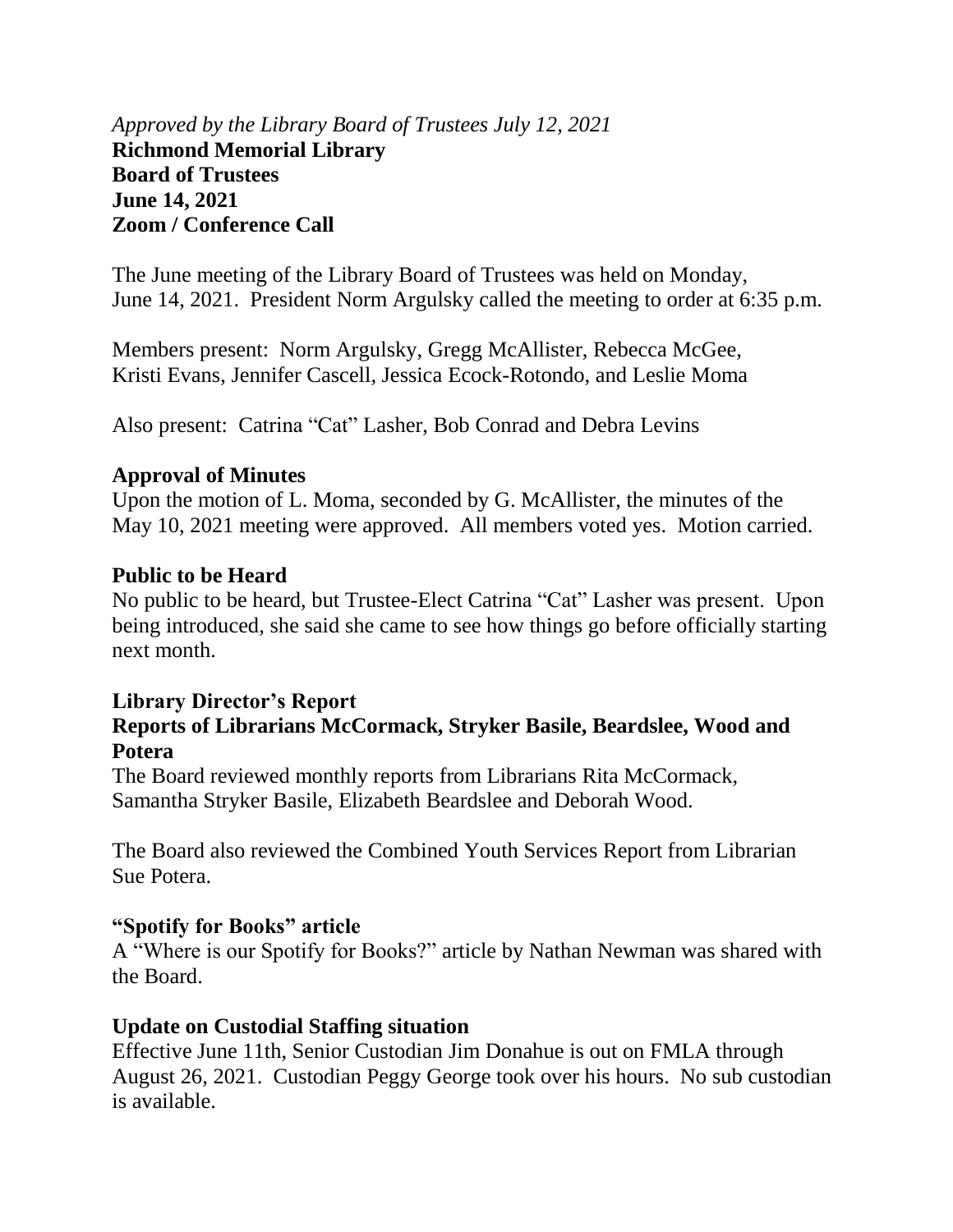## **Staff Training Day summary, review**

The Board reviewed the staff training day surveys.

# **Library Statistics – April 2021**

# **and explanation of Overdrive / Zinio / RB Digital consolidation**

The April 2021 Statistics were reviewed. Director Conrad gave details about the Overdrive/Zinio/RB Digital consolidation and how it affects statistic reports.

## **Committee Reports -** None

#### **Financial Reports May 2021 Summary of Revenues and Appropriations**

Upon the motion of R.McGee, seconded by L. Moma, it was resolved to approve the May 2021 Summary of Revenues and Appropriations. All members voted yes. Motion carried.

## **April and May 2021 Bank Reconciliations**

Upon the motion of R.McGee, seconded by L. Moma, it was resolved to approve the April and May 2021 Bank Reconciliations. All members voted yes. Motion carried.

## **Approval of Invoices for Payment**

Upon the motion of R.McGee, seconded by L. Moma, it was resolved to approve the manual checks on Warrant 71. The amount of \$2,458.58 was received by Proflex Administrators LLC for May Health Care costs. All members voted yes. Motion carried.

Upon the motion of R.McGee, seconded by L. Moma, it was resolved to approve the payment of \$12,741.55 on Supplemental Warrant 68. All members voted yes. Motion carried.

Upon the motion of R.McGee, seconded by L. Moma, it was resolved to approve the payment of \$5,636.55 on Supplemental Warrant 70. All members voted yes. Motion carried.

Upon the motion of R.McGee, seconded by L. Moma, it was resolved to approve the payment of \$32,562.95 on Warrant 72. All members voted yes. Motion carried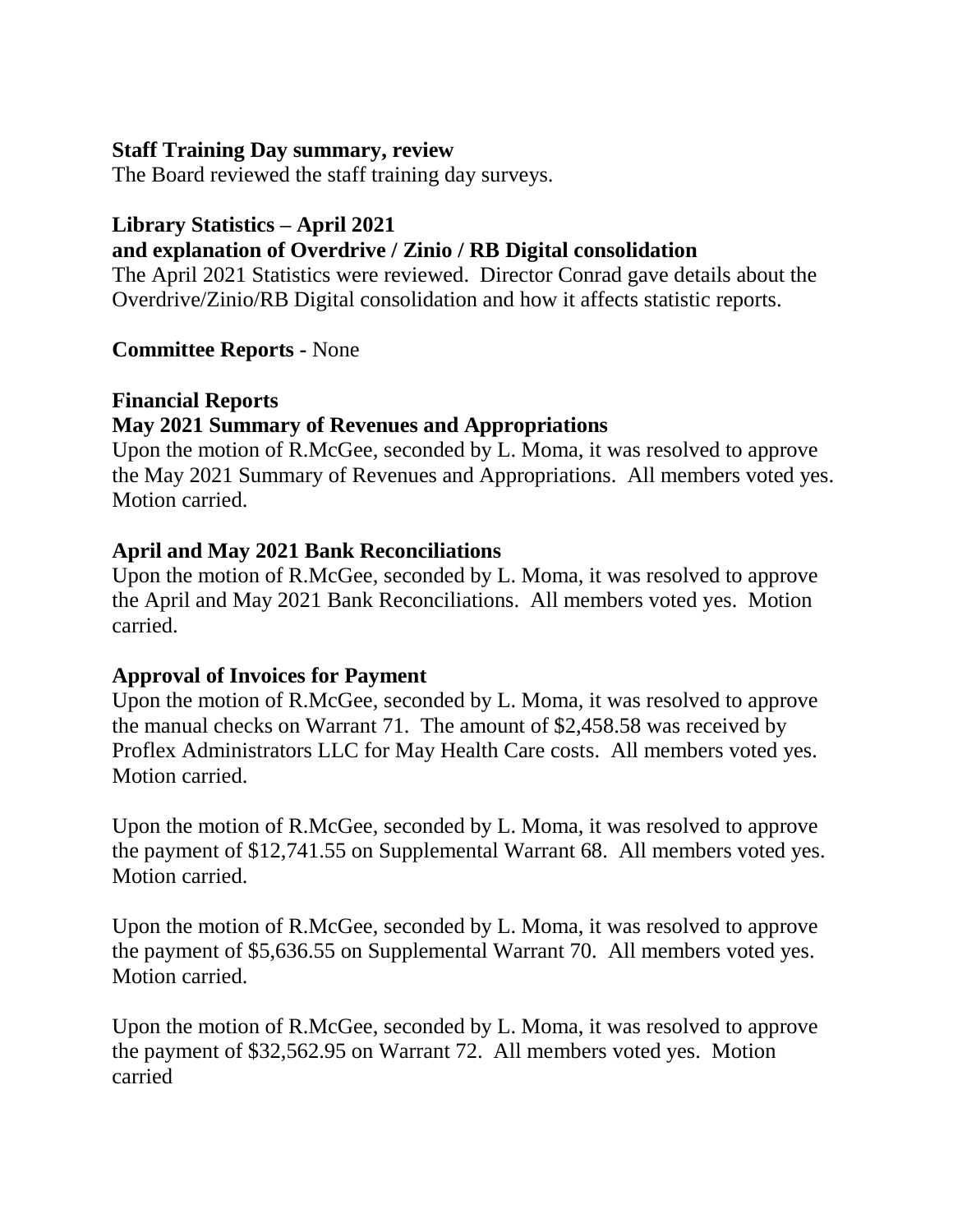## **Request for Budgetary Transfer**

Upon the motion of J. Ecock-Rotondo, seconded by L. Moma, it was resolved to approve a transfer of \$7,000.00 from books to e-books for e-book purchases. All members voted yes. Motion carried.

# **Communications**

# **Resignation of PT Library Asst. Laurie Oltramari**

A resignation letter was received from PT Library Assistant Laurie Oltramari. An exit interview summary will be held with results reviewed by the Personnel Committee and passed onto the Board.

**Old Business -** None

## **New Business**

## **Creation of a Donors Wall for the RML Foundation**

Upon the motion of R. McGee, seconded by J. Ecock-Rotondo, it was resolved to designate library wall space for the Foundation to acknowledge donors and to appoint the selection of an appropriate wall to the buildings and grounds committee with input from the Foundation. All members voted yes. Motion carried.

## **Discuss and Approve fully revised Covid-19 Reopening Safety Plan**

The board discussed the fully revised Covid-19 Reopening Safety Plan that Director Conrad presented.

Upon the motion of L. Moma, seconded by N. Argulsky, it was resolved to approve the fully revised Covid-19 Reopening Safety Plan as presented. All members voted yes. Motion carried.

## **Approve the Warrant Schedule for FY 2021-22 and Board of Trustee meeting dates**

Upon the motion of J. Ecock-Rotondo, seconded by J. Cascell, it was resolved to approve the FY 2021-22 Warrant Schedule and the FY 2021-22 Board of Trustee meeting dates as presented. All members voted yes. Motion carried.

# **Approve the Appointment of Ellen Brokaw to PT (Teen) Library Assistant at \$17.10/hr**

Upon the motion of G. McAllister, seconded by R. McGee, it was resolved to approve the appointment of Ellen Brokaw to PT (Teen) Library Assistant at \$17.10 per hour. All members voted yes. Motion carried.